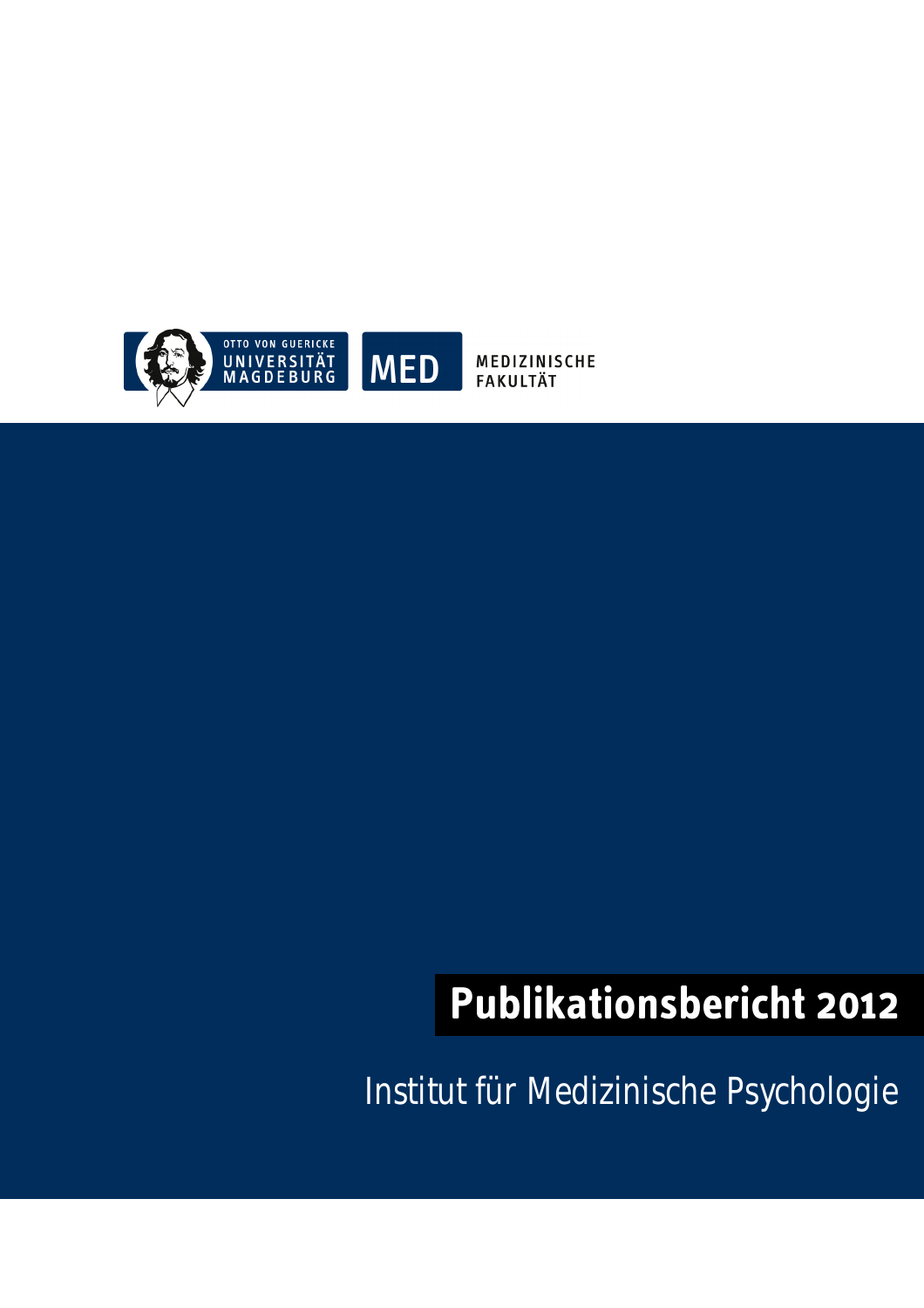# INSTITUT FüR MEDIZINISCHE PSYCHOLOGIE

Leipziger Straße 44, 39120 Magdeburg Tel. +49 (0)391 67 21800, Fax +49 (0)391 67 21 803 imp@med.ovgu.de

## **1. Leitung**

Prof. Dr. med. habil. B.A. Sabel, Ph.D. (geschäftsführender Leiter)

#### **2. Hochschullehrer**

Prof. Dr. med. habil. B.A. Sabel, Ph.D.

### **3. Veröffentlichungen**

### *Begutachtete Zeitschriftenaufsätze*

#### **Gall, Carolin**

Commentaries [to]: Impact of visual impairment assessment on functional recovery in stroke patients: a pilot randomized controlled trial

In: International journal of therapy and rehabilitation. - London: MA Halthcare, Bd. 19.2012, 1, S. 21; **[... weitere Infos](http://www.ijtr.co.uk/cgi-bin/go.pl/library/contents.html?uid=4278;journal_uid=16)**; 2012

#### **Gall, Carolin; Antal, Andrea; Sabel, Bernhard A.**

Non-invasive electrical brain stimulation induces vision restoration in patients with visual pathway damage In: Graefe's archive for clinical and experimental ophthalmology. - Berlin: Springer, Bd. 250.2012, insges. 3 S.; 2012 [Imp.fact.: 2,170]

#### **Gall, Carolin; Günther, Tobias; Fuhrmans, Franziska; Sabel, Bernhard A.**

Contralesional cross-over in chronic neglect: Visual search patterns reveal neglect of the ipsilesional hemispace In: Neurorehabilitation. - Amsterdam [u.a.]: IOS Press, Bd. 31.2012, 2, S. 171-184; **[... weitere Infos](http://iospress.metapress.com/content/k16l43p118801573/?p=c17ebc07784a45cfb2f1eb53eb01164f&pi=9)**; 2012 [Imp.fact.: 1,635]

#### **Gall, Carolin; Mueller, Iris; Franke, Gabriele H.; Sabel, Bernhard A.**

Psychological distress is associated with vision-related but not with generic quality of life in patients with visual field defects after cerebral lesions

In: Mental illness. - Pavia: PAGEPress, Bd. 4.2012, 2, S. 52-58; **[... weitere Infos](http://www.pagepress.org/journals/index.php/mi/article/view/mi.2012.e12)**; 2012

#### **Gall, Carolin; Sabel, Bernhard A.**

Could brain stimulation offer a new hope for patients suffering from optic nerve damage? In: Clinical practice. - London: Future Medicine, Bd. 9.2012, 2, S. 121-123; 2012

#### **Gall, Carolin; Sabel, Bernhard A.**

Reading performance after vision rehabilitation of subjects with homonymous visual field defects In: PM&R. - New York, NY [u.a.]: Elsevier, Bd. 4.2012; 2012

#### **Held, Pascal; Moewes, Christian; Braune, Christian; Kruse, Rudolf; Sabel, Bernhard A.**